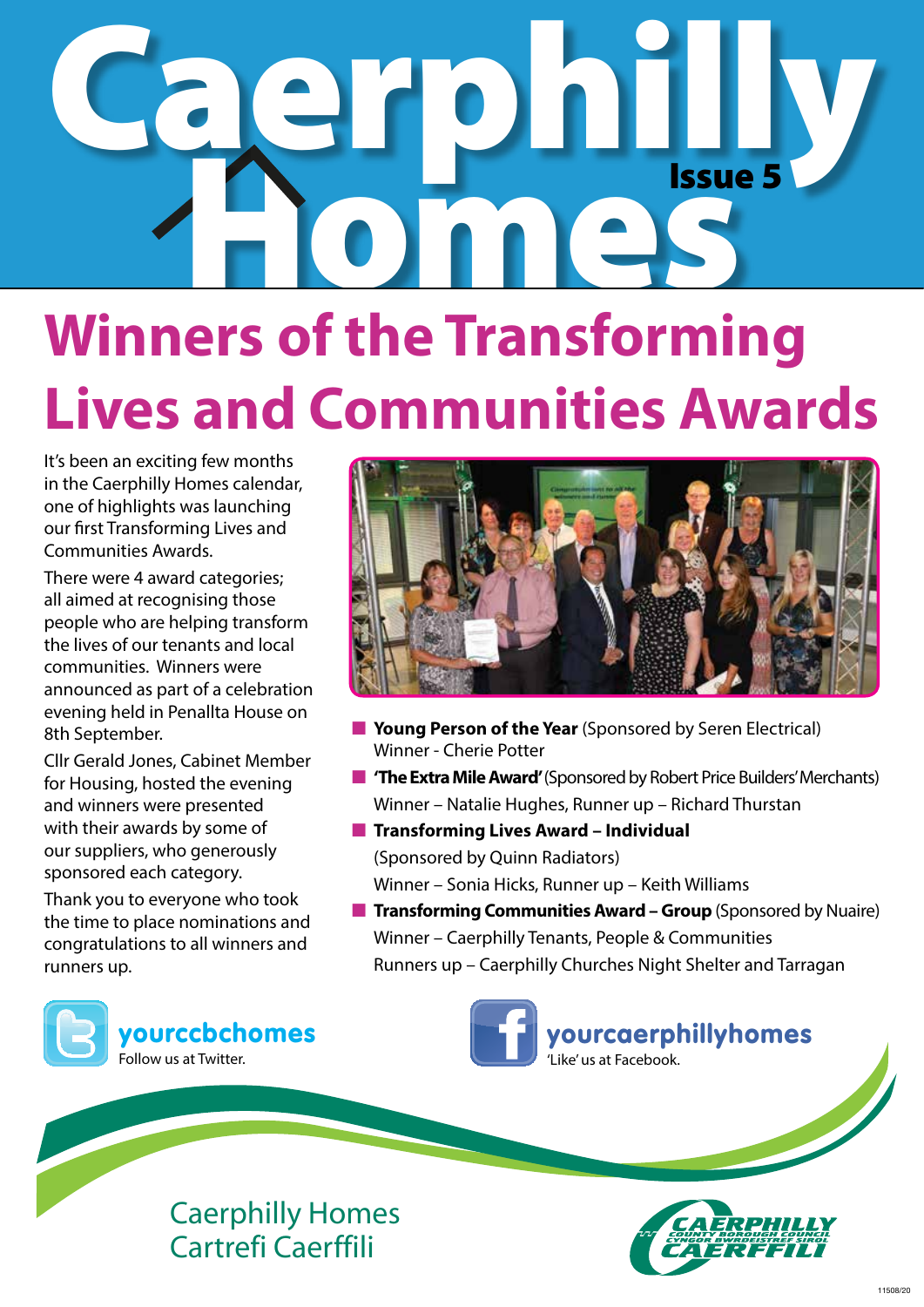### **Some winter tips for your home** Preventing condensation

Condensation is the most common cause of damp. Condensation happens when there is too much moisture in the air at a given temperature.

The moisture that forms condensation comes from normal daily activities such as cooking, washing and drying clothes, washing dishes, showering and simply breathing.

Condensation occurs at any time but mainly during cold weather; it doesn't matter whether it is raining or dry. It appears on cold surfaces and in places where there is little movement of air. Look for it in corners, on or near windows, in or behind wardrobes and cupboards.

You can help prevent condensation in your home by following these simple tips:

- • If you use a tumble dryer, it must either be condensing type or vented outside. Opening the windows to allow some ventilation will also help.
- Condensation usually forms on external walls as they are colder, because of this you should try to keep furniture away from outside walls if possible.
- Ventilation should be used when bathing/ showering or cooking, by using an extractor fan or opening a window.



- When cooking on the hob, lids should be on saucepans – this helps to hold in steam and will also save you some money!
- Where security allows, bedroom windows should be slightly open at night to allow moisture from breathing to leave the room.
- Avoid drying clothes on radiators as this produces a lot of moisture in a short space of time. Using a clothes horse or drying frame in the bathroom with the window open, if security allows, or the fan on can reduce this.
- Open your windows for a short time each day to turn the air over in the house and wipe off any condensation which forms on the windows each morning.



## Burst pipes

Most pipes in our homes are well insulated, however, in very cold spells they can freeze and burst. There are some things you can do to try and stop this happening:

- Keep heating on a low setting.
- Open the attic hatch slightly to warm the roof space.
- Run taps and flush toilets to check pipes aren't frozen.
- If a tap runs dry the pipes are frozen. Turn the water off at the mains.
- If you are leaving your home for a few days, leave the heating on a low setting.
- If you are leaving your home for a longer period during the winter, please let us know. We can arrange to drain down any water storage tanks and show you how to turn off your water when you go.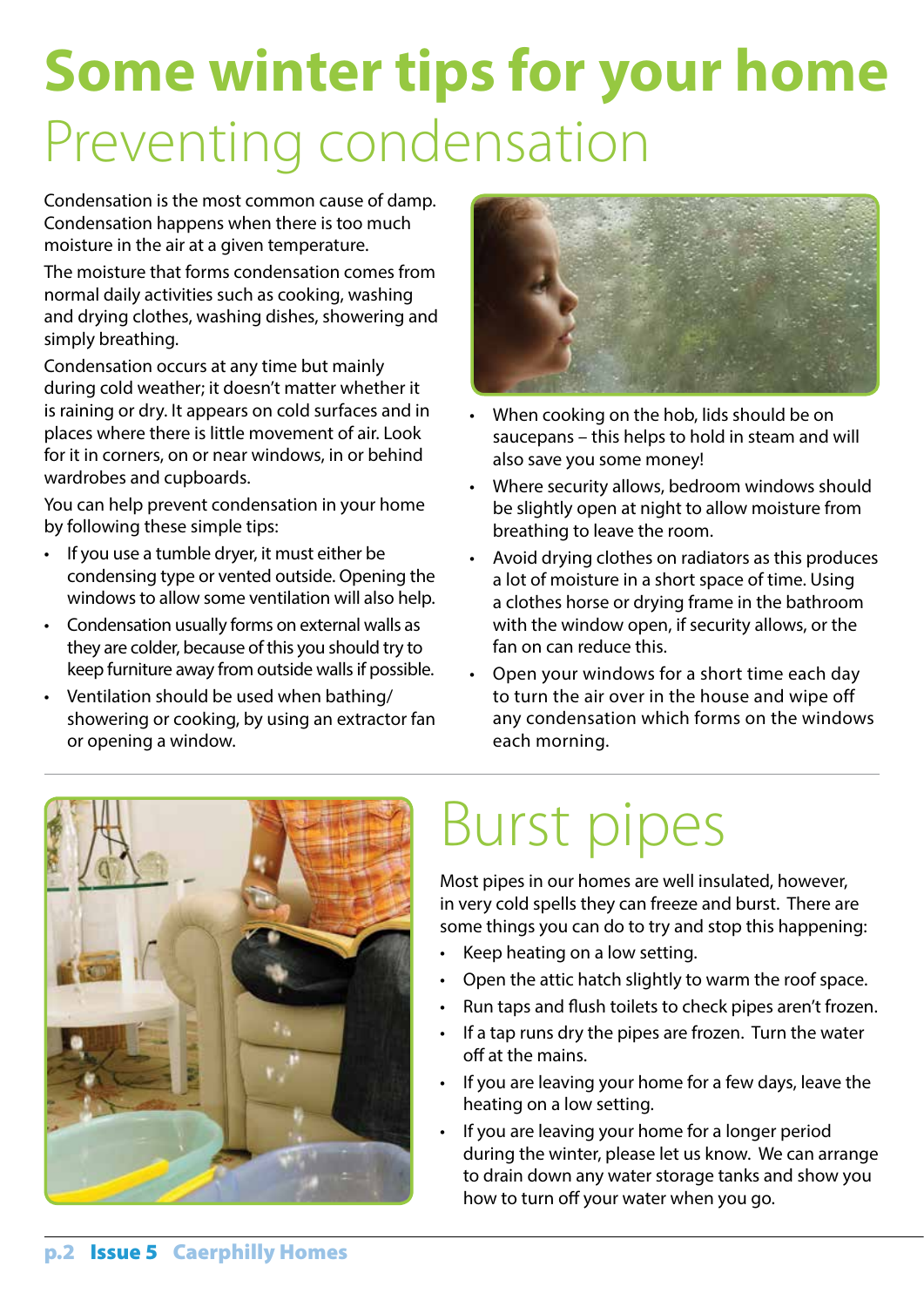### **Cash boost for allotment group**



A community-run allotment in Bargoed has been given a much needed cash boost through our Community Improvement Fund.

Oaklands Hall Allotment Association received almost £5,000 from the fund, which they've used to fund the refurbishment of two communal buildings at the site. The newly refurbished buildings will now host a number of community activities and events throughout the year.

If you're a community group based in the Caerphilly county borough whose work benefits local residents then you could be eligible for funding.

The Community Improvement Fund offers capital grants of up to £5,000 for projects which aim to transform homes, lives and communities; such as:

- • Improving the appearance of estates
- • Community gardening projects
- Play areas
- • Projects that bring communities together

To find out if your project could be eligible for funding contact Owain Morgan on 01443 866493 or by emailing morgao@caerphilly.gov.uk



#### **Tenant Information Exchange**

The exchange meetings are open to all tenants and are held every 6-8 weeks. This is an opportunity for tenants to find out what's happening in the different tenant groups and to pick up information on topical housing issues. If you'd like to be on the circulation list (it doesn't commit you to attending) please contact us on 01495 235025 / 235557 or by emailing tenantinvolvement@caerphilly.gov.uk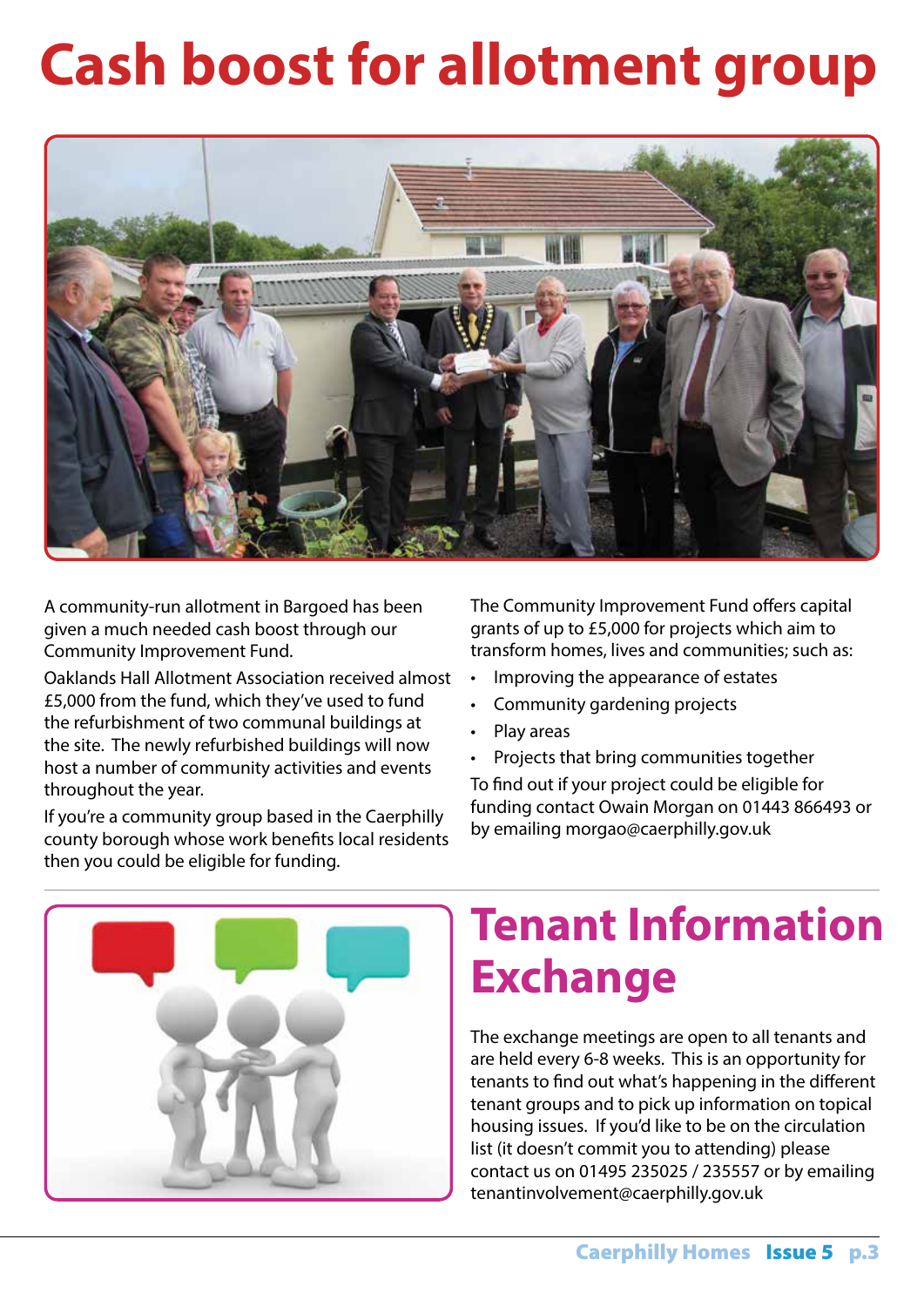## **The way council housing is financed is changing**



The current arrangement for funding council housing is called the Housing Revenue Account (HRA) Subsidy system. It's complex and involves the UK Government making annual financial decisions that affect the finance available to maintain and manage council owned homes.

The UK Government and Welsh Government have reached an agreement that will allow councils in Wales to leave the centralised HRA subsidy system. This will mean that they will become responsible for financing their landlord services and housing investment from their income and is referred to as council housing becoming 'self financing'.

The new arrangements will mean that from April 2015 councils will no longer have to pay £73 million from tenants' rents to the UK Treasury each year. Instead, councils will make a single one-off payment to the UK Treasury on 31st March 2015 and this will replace future yearly payments of £73 million. Councils will need to borrow to make the one-off payment, but the yearly cost of this borrowing will be less than £73 million. This will mean that councils will have more to spend on their homes and housing services each year. Under the new arrangements councils will have more freedom to focus on what is needed locally and how to make the best use of their income from rents.

The new arrangements will mean that from April 2015:

- • Councils will be able to invest all the rent they collect in council homes and housing services
- Any additional revenue generated by more efficient housing services can be invested back into homes and services
- It will be much easier for tenants to be involved in decisions about their homes and local area because council housing finances will be controlled locally and not by the UK Government
- • Councils will be able to undertake proper planning for the future with certainty

The changes will **not** affect:

- • Your rights as a tenant such as the right to repair and the right to buy
- Your landlord self financing does not change your landlord in any way
- • Your rent the level of rent you pay will continue to be a decision for your council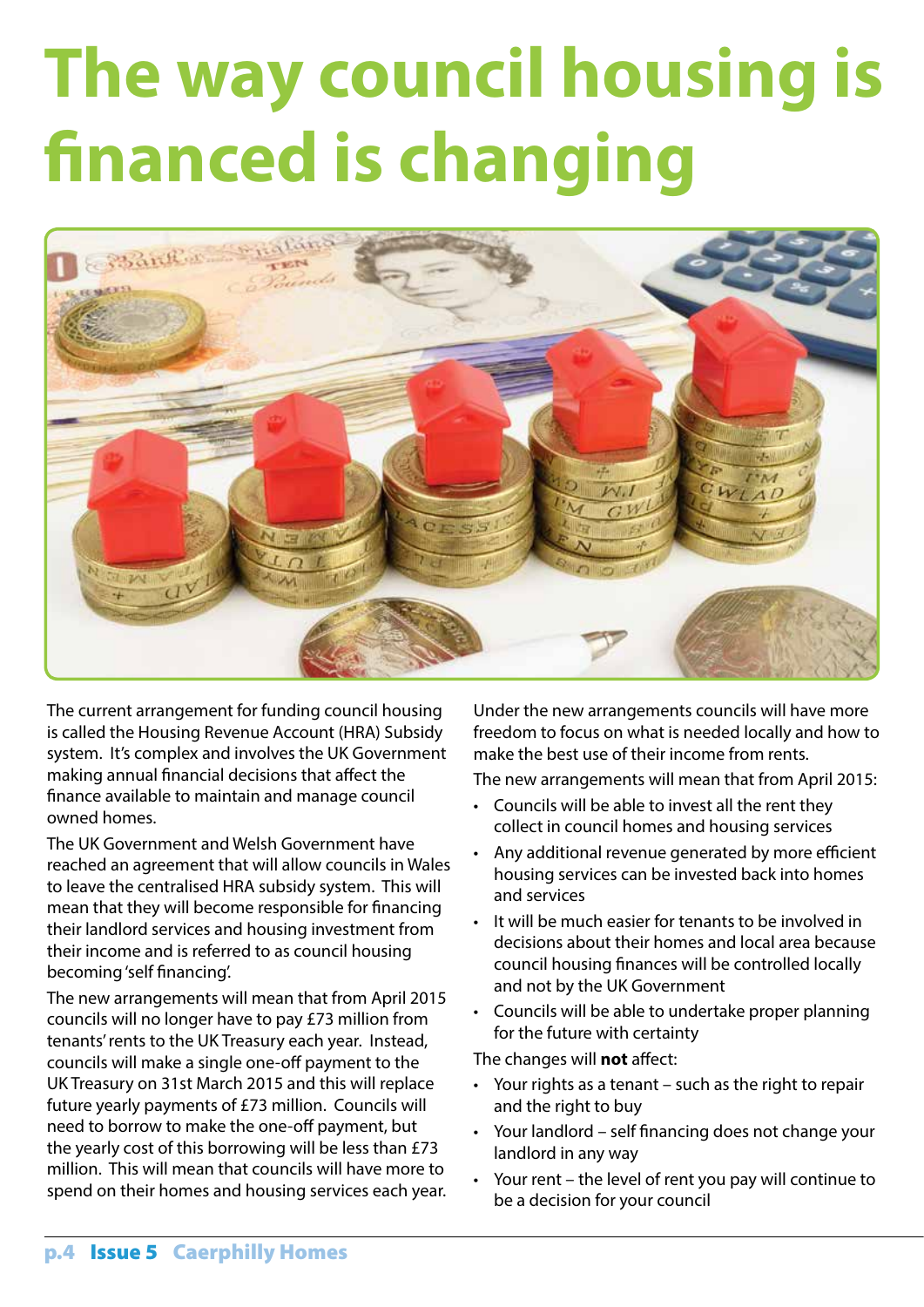### **Results of Task Group elections**

**A big thank you to all who returned their voting papers in August. More than 1,500 ballot papers were returned - a big increase on the return in 2012. Your Task Group representatives until 2017 are:**





#### **Eastern Valleys Upper Rhymney Valley**





Anna Lewis Dianne Moore John Moore Clive Davies Max McDermott

#### **Lower Rhymney Valley**



Gemma Green Sandra Jones

There was no vote in Upper Rhymney Valley as there were two candidates for two places so no election was needed.

The Chair and Vice Chair positions alternate between councillor and tenant representatives. The Chair this year is Councillor Dianne Price and the tenant representatives nominated Clive Davies as Vice Chair.

### **New Tenants & Residents Association in Lansbury Park**

A small association has been established covering Trevelyan Court in Lansbury Park. Members of the association have been very busy transforming their court by planting up borders, preparing tubs and

baskets and painting some of the boundary walls. The project was previously awarded a Pride in Your Place award.

#### **Armchair Reviewers**

We have a good group of armchair reviewers but there is always room for more. If you would be happy to review some of our publications, including the newsletter, from the comfort of your armchair please let us know.

For more information contact our Tenant and Community Involvement Team on 01495 235011 / 235557 or by emailing tenantinvolvement@caerphilly. gov.uk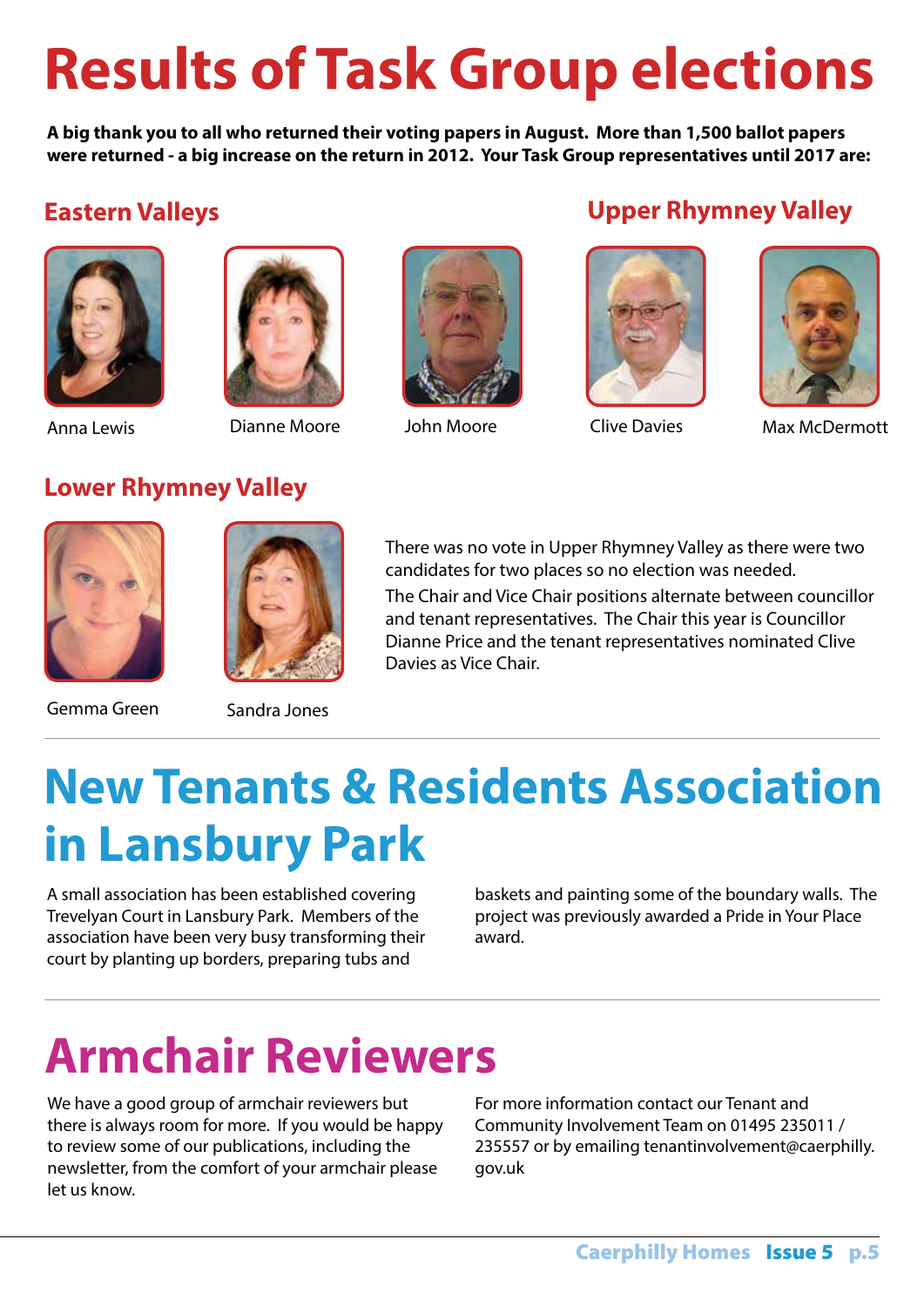#### **Have Your Say on the New Policy for Social Housing**

The council is working in partnership with local housing associations to streamline and simplify the way people apply for social housing in Caerphilly county borough.

This work has continued over the summer, involving partners working on the development of a common housing register and producing a draft common allocation policy. We expect to introduce the new register and policy by the summer of 2015.

We are now consulting with local people and organisations on the draft version of the policy. The consultation exercise will start in late October / early November and will last for 12 weeks. During this period, we are seeking to talk to as many people as possible about the changes. When the consultation period closes, we will consider all responses and finalise the policy. The council will ratify the policy and ask each of the housing associations to sign up to it.

A copy of the policy will be made available to view on the council's website throughout the consultation period. We will also make it available in hard copy in a number of council offices. For more information please visit www.caerphilly.gov.uk or call 01495 235216 or email privatesectorhousing@caerphilly.gov.uk



**Congratulations to Kayley Davies, from Pontlottyn, who won £50 in our survey prize draw! Kayley's name was drawn at random after taking part in a survey on allocations, which asked about people's experiences of applying for housing in the county borough.**

#### **Lights, camera, action.....Lets get happy!**



Over the summer we helped a group of tenants with their plans to make a film. Most of the filming took place in Trinant, where the community really came together to help make it a success. There was singing, dancing, wigs, feather boas and lots of fun!

We'd like to say a big thank you to everyone who got involved; we had a great time working with you all! Also our thanks to Young Wales who made the film and Artyfish for the choreography.

You can see the final film on YouTube: http://youtu.be/5E3lCzBy7FA

#### **A smarter way to save**

Did you know that you can access a range of useful financial services through a local organisation called a credit union?

There are 3 Credit Unions in the county borough:

**BAG Credit Union - 01443 838605** (covers Ystrad Mynach north into the Upper **Islwyn Community Credit Union – 01495222832** (covers Islwyn area plus parts of Ystrad Mynach)

**Smartmoney Cymru – 02920 883751** (covers whole area)

Once you become a member of a credit union you can access loans with competitive interest rates and join savings schemes. You could also help run a credit union by becoming a volunteer.

Rhymney Valley)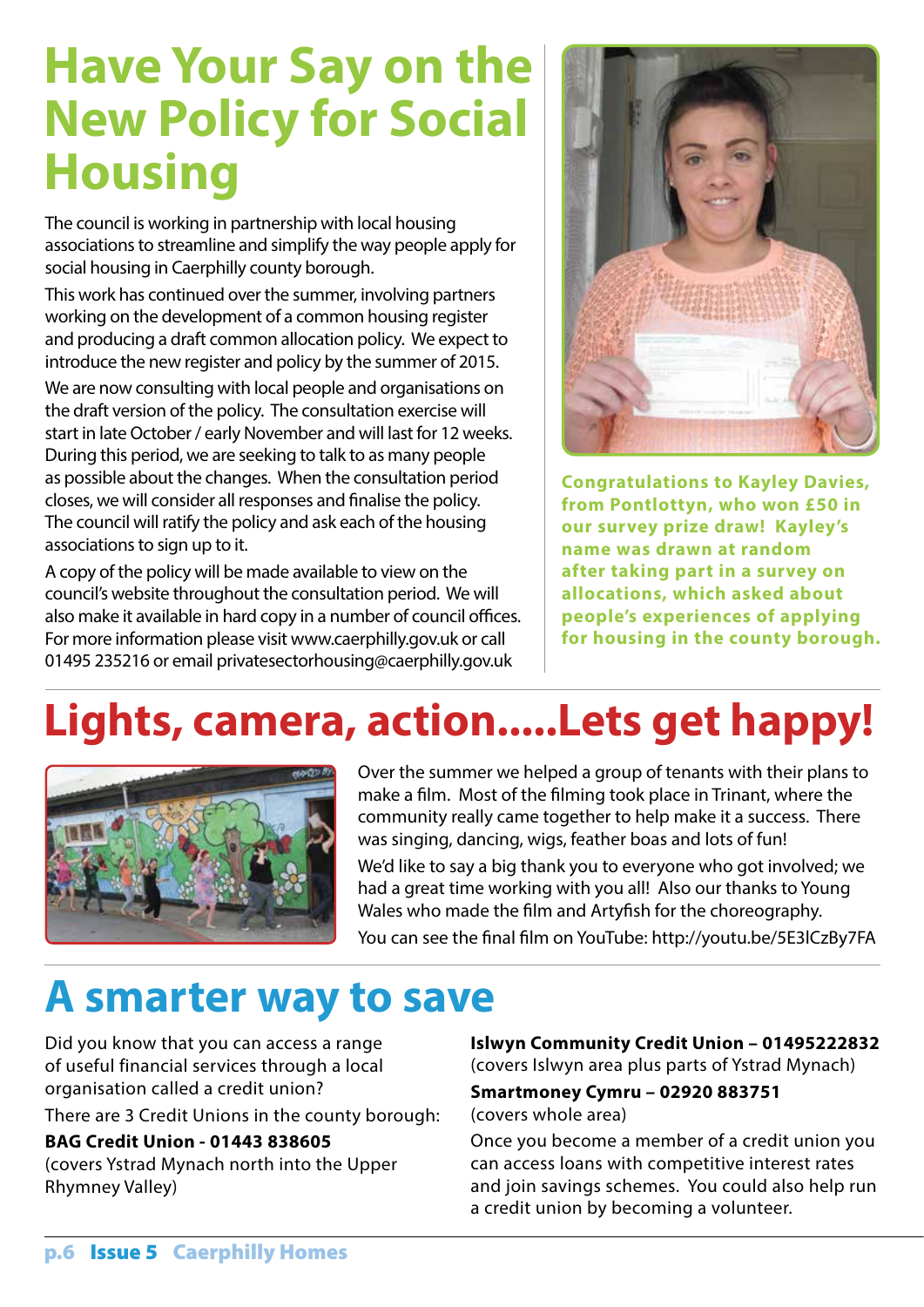### **Don't miss your asbestos survey!**

When our Welsh Housing Quality Standard (WHQS) improvement programme reaches your area, you will receive a letter from us to tell you that an asbestos survey needs to be carried out in your home and the name of the company who will carry out this survey.

This survey must be carried out in every property as part of health and safety requirements; it does not necessarily mean there is any asbestos in your home.

The asbestos surveying company will contact you direct to make an appointment. **This asbestos survey is very important, as we cannot carry out improvements to your home until it has been completed – so please make sure you're at home for the appointment.**



Surveys usually take around 2 hours to complete and will involve inspections of all areas including lofts, walls, floors and ceilings throughout the whole property. Where improvements are being made to kitchens and bathrooms, they will also need to access beneath bath and kitchen units. All surveyors will wear company uniforms and will display company ID which includes their name and photograph.

#### **Winner of our newsletter competition!**

Congratulations to Mr Jones from Blackwood who was the lucky winner of a signed Newport Gwent Dragons' jersey!

Mr Jones' name was drawn at random after he entered the competition in our last Caerphilly Homes newsletter.

Thank you to Robert Price Builders' Merchants, jersey sponsor and our single source supplier, for kindly donating the jersey.



#### **Housing Improvement Partnership (HIP)**



A new project will be starting in January to involve tenants in improving housing services.

A separate flyer has been enclosed with this newsletter, if you can spare a few hours a month this might be the project for you!

For more information contact the Tenant and Community Involvement Team on 01495 235011 / 235025 or by emailing tenantinvolvement@ caerphilly.gov.uk